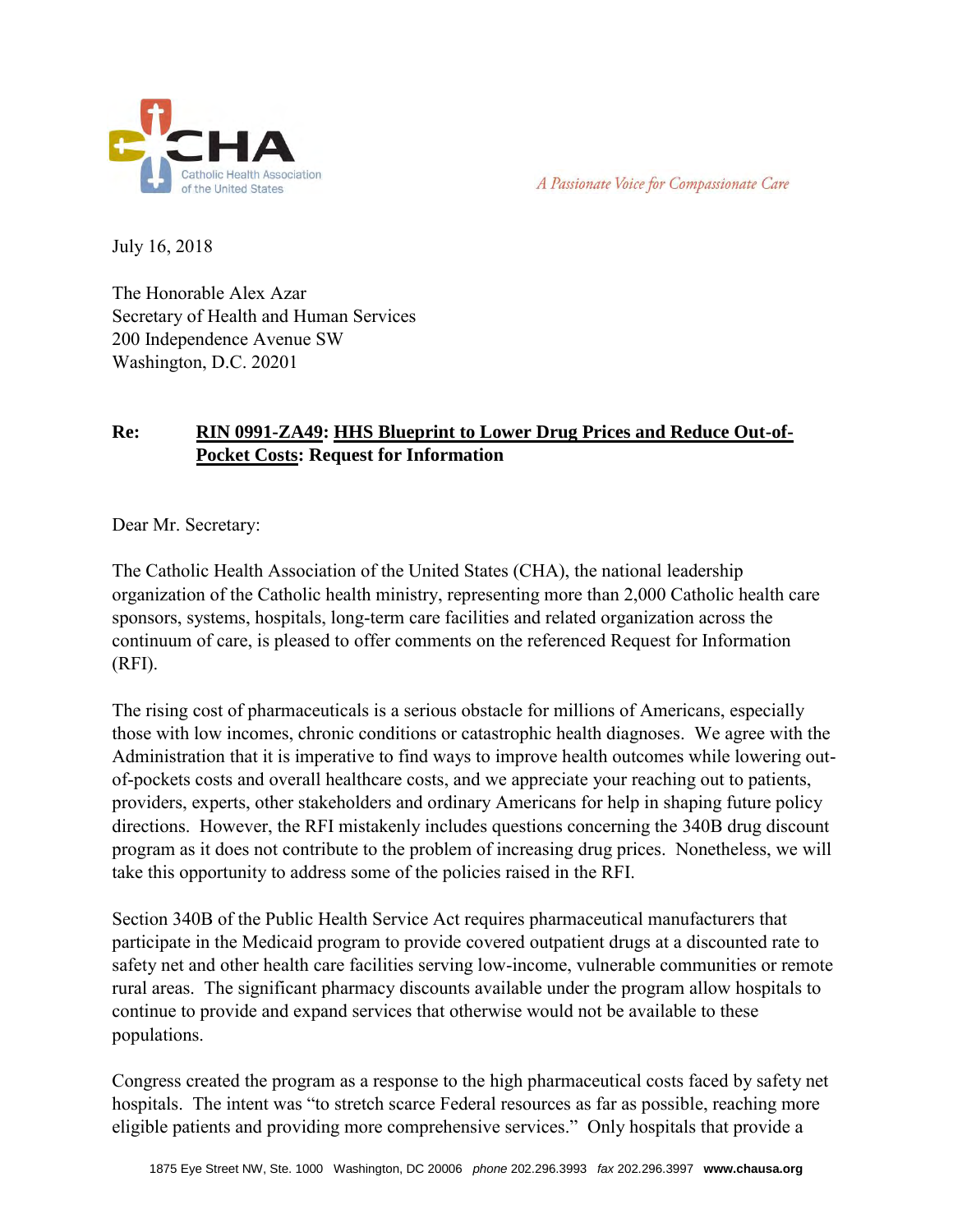

#### A Passionate Voice for Compassionate Care

significant level of care to low-income patients or serve rural communities are eligible to be in the 340B program. In 2015 340B hospitals of all types provided \$23.8 billion in uncompensated care<sup>1</sup> and \$51.7 billion in total benefits to their communities.<sup>2</sup> 340B DSH hospitals account for only 38 percent of all Medicare acute care hospitals but they provide nearly 60 percent of all uncompensated care, and are much more likely than non-340B hospitals to offer vital health care services that are often unreimbursed.

The savings from the 340B program allow safety net and rural hospitals to serve their patients and communities in many ways, according to local need. Many Catholic health ministry hospitals rely on 340B savings to, for example, run free and low-cost clinics; to provide infusion and other services in remote or low-income areas; to offer generous financial aid policies as well as programs that provide low-cost or free prescriptions; to maintain critical services that operate at a loss; and to support community benefit programs meeting the identified needs of their service areas. The 340B program plays a crucial role in providing access to health care in the communities served by Catholic health care.

## **The 340B Program Does Not Affect List Prices**

The RFI references the growth of the 340B program and asks how that may have affected list prices. The 340B program is not driving drug prices. While the program has grown in recent years, it remains a relatively small program. The outpatient drugs purchased through the program represent a small portion of the overall market. In 2015, 340B drugs constituted just 2.8% of the \$457 billion in total annual drug purchases. The discounts realized by hospitals through the program totaled \$6 billion in 2015, which has been estimated to have reduced manufacturers total revenue by about  $1.9\%$ <sup>3</sup> It is unlikely that such a small program plays a role in manufactures' raising list prices. Furthermore, there is no evidence manufacturers would react to any reduction in the 340B discount to hospitals by voluntarily lowering list prices rather than keeping those amounts or passing them on to shareholders. On the other hand, policy changes to restrict the availability of 340B discounts to hospitals would have harmful repercussions for the individual and communities that rely on services subsidized by 340B savings.

It is also important to acknowledge that the factors that have contributed to the program's growth. Congress expressed its intent to make the discounts available to additional vulnerable communities in 2010 when it expanded the types of hospitals eligible for the program to include critical access hospitals, rural referral hospitals, sole community hospitals, children's hospitals

 $\overline{\phantom{a}}$ 

<sup>&</sup>lt;sup>1</sup> AHA 2015 Annual Survey Data

<sup>2</sup> AHA 340B Community Benefit Analysis, March 2018, accessed at [https://www.aha.org/system/files/2018-](https://na01.safelinks.protection.outlook.com/?url=http%3A%2F%2Flink.email.dynect.net%2Flink.php%3FDynEngagement%3Dtrue%26H%3D%252Bdu7sJaY23OO%252BqQ6mC2QqglzHYl8onDna9bYv0z8S%252B2c1yLWI1mxfkktX0koWQRqOQltfU81mAt8XzUe0QfDpk527%252BfejxRfhsDHuRuP7CSI75v3ZrcSQg%253D%253D%26G%3D0%26R%3Dhttps%253A%252F%252Fwww.aha.org%252Fsystem%252Ffiles%252F2018-03%252F340b-community-benefit-analysis.pdf%26I%3D20180315153345.0000011c90ba%2540mail6-59-ussnn1%26X%3DMHwxMDQ2NzU4OjVhYWE5MjUzOGI5YzJjNWM5Y2NhMWNjMDs%253D%26S%3DA7sPmPuGw7HPcuyq1rck7bqFq8XhXJKpWMZc8hDKdF8&data=02%7C01%7Cgdvalentine%40aha.org%7C053f301ae85b4c20067808d58a8a2494%7Cb9119340beb74e5e84b23cc18f7b36a6%7C0%7C1%7C636567248295064768&sdata=f8Ptdc7TyZgMfgVc2fKxmyzyQi2p8XtMAgK0vv1NAJ8%3D&reserved=0) [03/340b-community-benefit-analysis.pdf](https://na01.safelinks.protection.outlook.com/?url=http%3A%2F%2Flink.email.dynect.net%2Flink.php%3FDynEngagement%3Dtrue%26H%3D%252Bdu7sJaY23OO%252BqQ6mC2QqglzHYl8onDna9bYv0z8S%252B2c1yLWI1mxfkktX0koWQRqOQltfU81mAt8XzUe0QfDpk527%252BfejxRfhsDHuRuP7CSI75v3ZrcSQg%253D%253D%26G%3D0%26R%3Dhttps%253A%252F%252Fwww.aha.org%252Fsystem%252Ffiles%252F2018-03%252F340b-community-benefit-analysis.pdf%26I%3D20180315153345.0000011c90ba%2540mail6-59-ussnn1%26X%3DMHwxMDQ2NzU4OjVhYWE5MjUzOGI5YzJjNWM5Y2NhMWNjMDs%253D%26S%3DA7sPmPuGw7HPcuyq1rck7bqFq8XhXJKpWMZc8hDKdF8&data=02%7C01%7Cgdvalentine%40aha.org%7C053f301ae85b4c20067808d58a8a2494%7Cb9119340beb74e5e84b23cc18f7b36a6%7C0%7C1%7C636567248295064768&sdata=f8Ptdc7TyZgMfgVc2fKxmyzyQi2p8XtMAgK0vv1NAJ8%3D&reserved=0)

<sup>&</sup>lt;sup>3</sup> Coukell AJ, Dickson S. Reforming the 340B Drug Pricing Program Tradeoffs Between Hospital and Manufacturer Revenues. JAMA Intern Med. Published online May 21, 2018.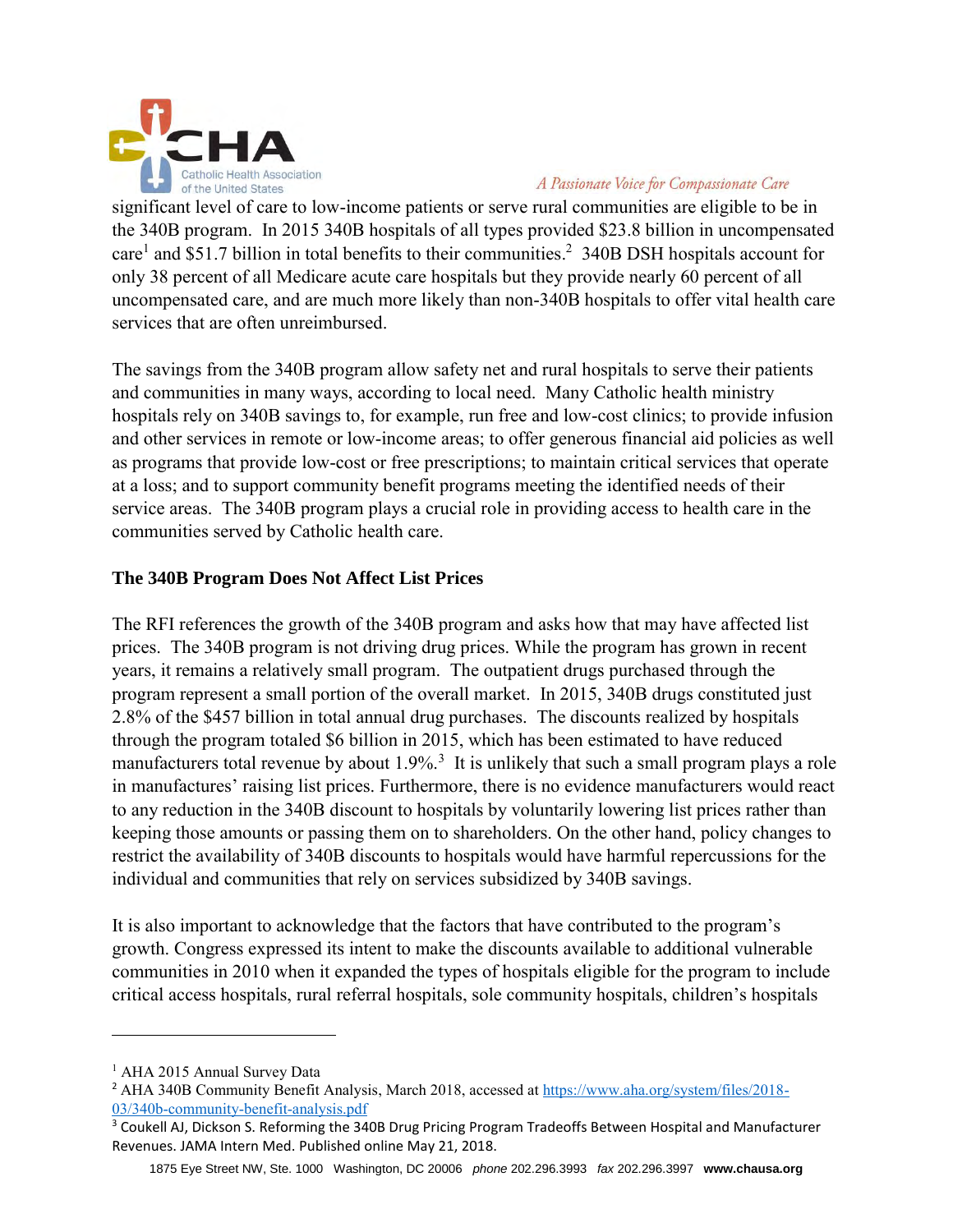

A Passionate Voice for Compassionate Care

and free-standing cancer hospitals. Manufacturer increases in the cost of outpatient drugs and the shift in the locus of care from inpatient to outpatient as health care delivery evolves have also contributed to growth in the 340B program.

# **Group Purchasing Organization (GPO) Exclusion**

The 340B statute excludes from eligibility hospitals that purchase "covered outpatient drugs" from GPOs. HRSA's long standing interpretation of the GPO exclusion allowed hospitals to purchase outpatient drugs initially through a GPO and replenish their inventories with a GPO or 340B drug based on patient eligibility, that is, whether the drug as prescribed was in fact a covered outpatient drug. In 2013 HRSA issued new policy guidance, Policy Release 2013-1, ending the ability of disproportionate share, cancer and children's hospitals in most situations from using GPOs to purchase drugs initially. Hospitals could now only initially purchase outpatient drugs at a non-GPO, non-340B price.

The change requires hospitals to maintain three inventories: 1) a 340B inventory for drugs that qualify as "covered outpatient drugs" and are dispensed or administered to 340B-eligible patients; 2) a GPO inventory for inpatient drugs; and 3) a non-GPO, non-340B inventory for initial purchases and when a "covered outpatient drug" can't be replenished with a 340B drug.

This system imposes unnecessary operating burdens for hospitals which must devote significant labor and software resources to tracking the inventories. It increases the costs hospitals pay for drugs when they must purchase non-340B, non-GPO drugs. It also subjects hospitals to severe sanctions for even isolated or inadvertent violations. Use of a single GPO drug on a hospital outpatient, even if unintended, can result in termination from the program or imposition of significant penalties.

The statute itself does not compel this approach. A drug only becomes a "covered outpatient drug" once it is furnished to an eligible patient and billed to a payer. Before that, it is simply a drug with no inpatient or outpatient status. Moreover, a drug's purchase price typically is not final until after the manufacturer has settled with the wholesaler through the chargeback process, which can take days or weeks to complete, making HRSA's initial purchase an illusory concept. We urge HHS to reevaluate the appropriateness of Policy 2013-1 and consider rescinding it and returning to its prior policy. At the very least Policy 2013-1 should be modified to reduce the administrative and regulatory burden on hospitals and to provide for less draconian sanctions when unintended or isolated violations occur.

## **Program Eligibility: Definition of Patient**

The RFI seeks comment on whether there is a need to change the definition of patient to "refocus" the program on its intended purposed.